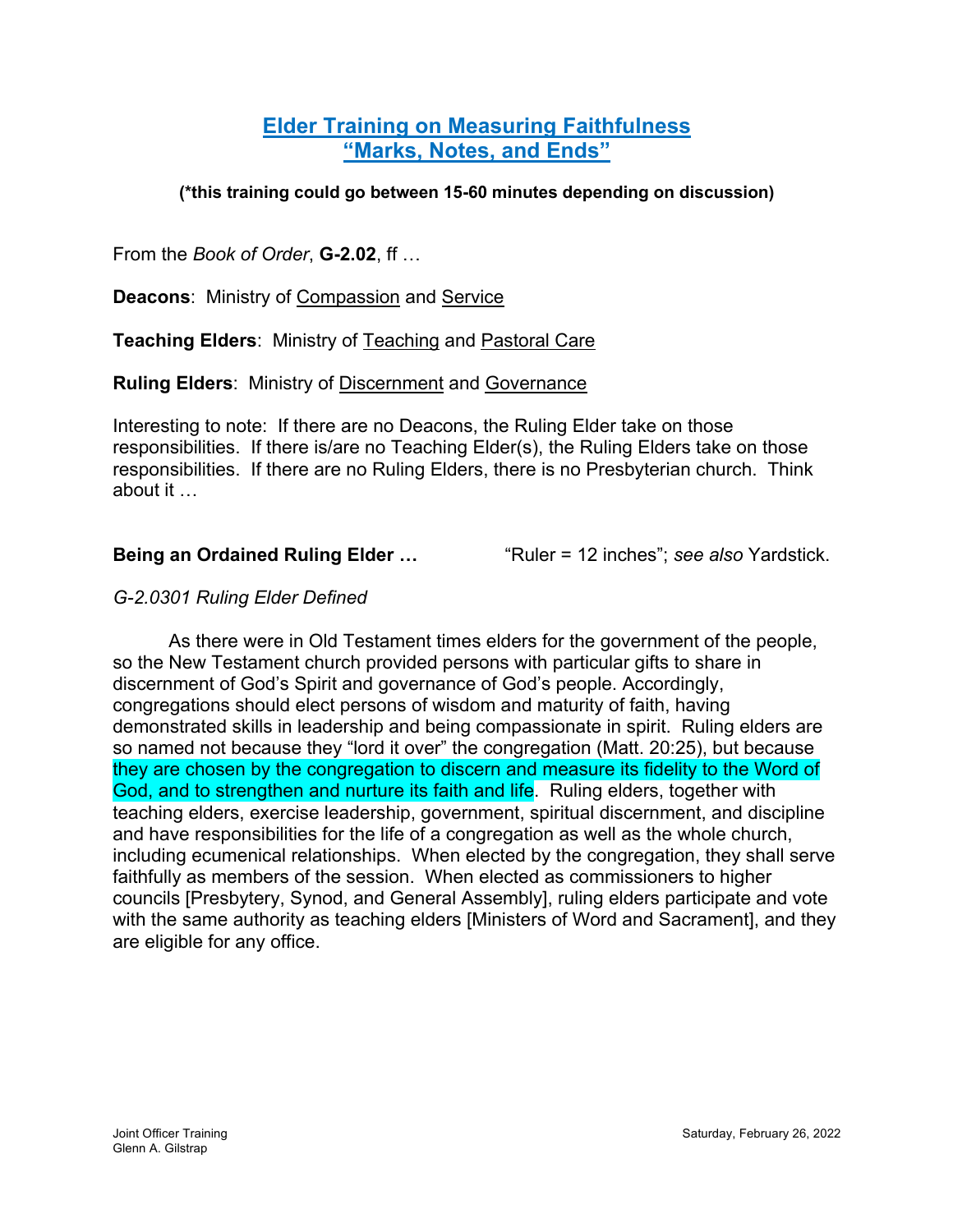# **Serving on the Session …**

#### *G-3.0201 The Session - Responsibilities*

The session shall have responsibility for governing the congregation and guiding its witness to the sovereign activity of God in the world, so that the congregation is and becomes a community of faith, hope, love, and witness. As it leads and guides the witness of the congregation, the Session shall keep before it the **marks** of the Church (F-1.0302), the notes by which Presbyterian and Reformed congregations have identified themselves throughout history (F-1.0303) and the six Great Ends of the Church (F-1.0304).

From the *Book of Order*, **F-1.03** …

#### *Four Marks …*

The Church Universal is "one, holy, catholic, and apostolic." *-- From the Nicene Creed of A.D. 381,* Book of Confessions **1.3**

#### *Three 'Notes'* **…**

The Church is located …

- 1) where the Word is truly preached and heard;
- 2) where the Sacraments are rightly administered; and
- 3) where ecclesiastical discipline is uprightly ministered.

"Then whenever these notes are seen and continue for any time, be the number complete or not, there beyond any doubt is the true Kirk of Christ, Who, according to His promise, is in its midst."

-- *From the Scots Confession of 1560*, Book of Confessions **3.18**